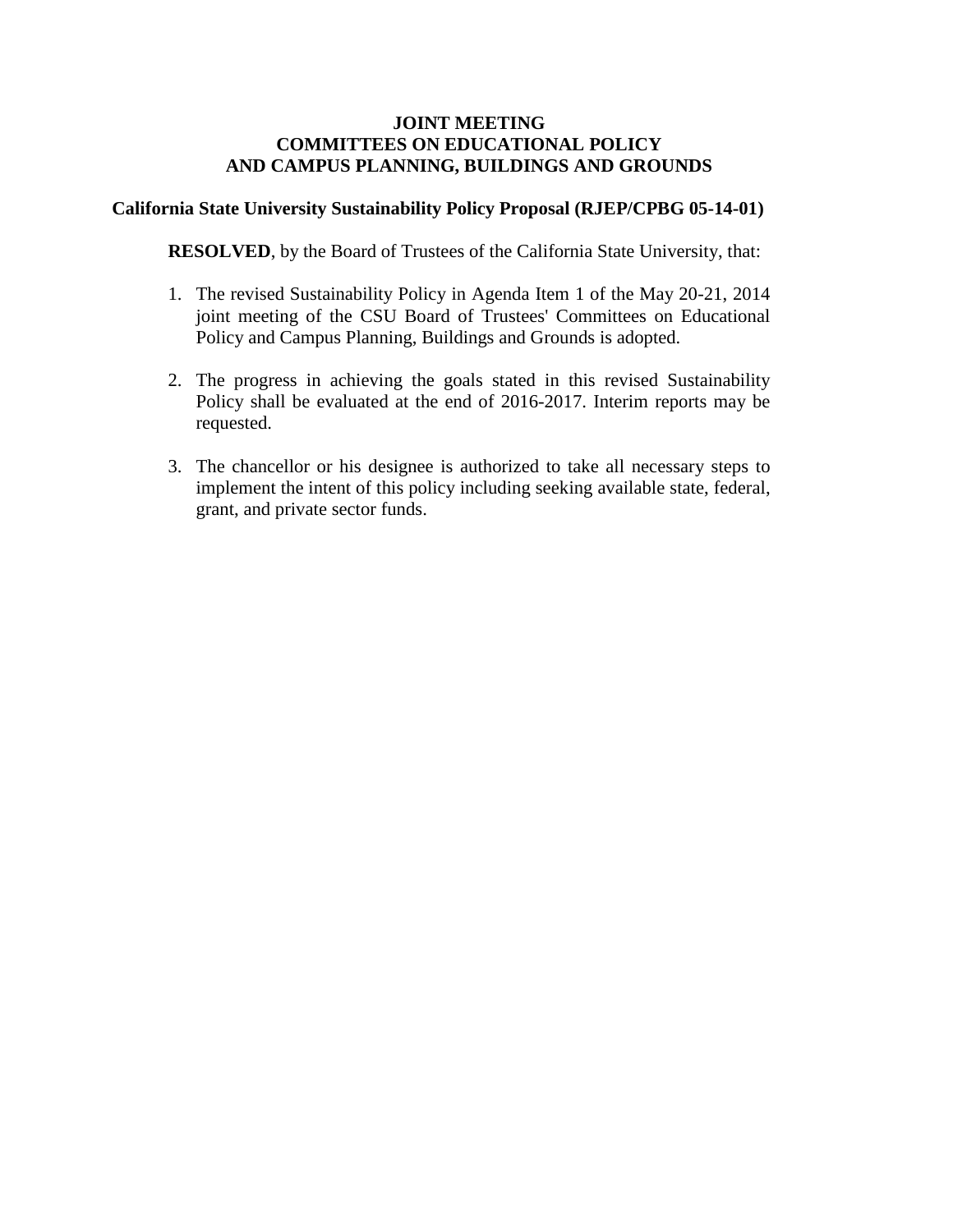## **AGENDA**

# **JOINT MEETING OF THE COMMITTEES ON EDUCATIONAL POLICY AND CAMPUS PLANNING, BUILDINGS AND GROUNDS**

# **Meeting: 1:00 p.m., Tuesday, May 20, 2014 Glenn S. Dumke Auditorium**

# **Committee on Educational**

**Policy** Roberta Achtenberg, Chair Debra S. Farar, Vice Chair Rebecca D. Eisen Douglas Faigin Margaret Fortune Lupe C. Garcia Steven M. Glazer Lillian Kimbell Lou Monville J. Lawrence Norton Steven G. Stepanek Cipriano Vargas

# **Committee on Capital Planning, Buildings and Grounds** Rebecca D. Eisen, Chair

J. Lawrence Norton, Vice Chair Adam Day Douglas Faigin Margaret Fortune Lillian Kimbell Lou Monville Cipriano Vargas

#### **Discussion**

1. California State University Sustainability Policy Proposal, *Action*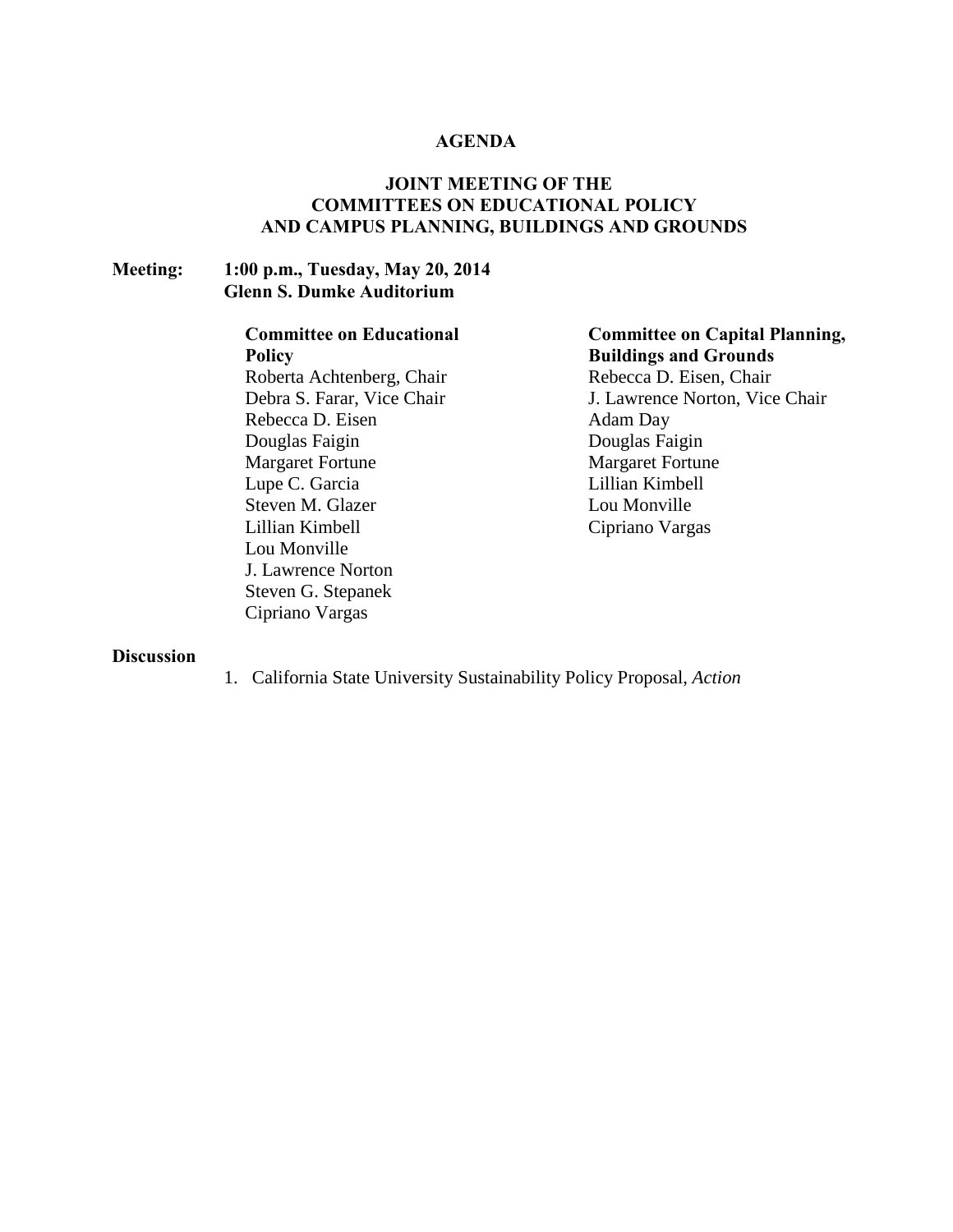**Action Item** Agenda Item 1 May 20-21, 2014 Page 1 of 6

#### **JOINT MEETING**

# **COMMITTEE ON EDUCATIONAL POLICY COMMITTEE ON CAMPUS PLANNING, BUILDINGS AND GROUNDS**

## **California State University Sustainability Policy Proposal**

## **Presentation By**

Ken O'Donnell Senior Director, Student Engagement and Academic Initiatives and Partnerships Academic Affairs

Elvyra F. San Juan Assistant Vice Chancellor Capital Planning, Design and Construction

#### **Summary**

This item brings forward the revised policy on sustainability for approval by the California State University Board of Trustees, having been presented at the March 2014 board meeting as an information item. An updated report highlighting the accomplishments of the CSU in sustainability since 2011, as well as the vision for the future as prescribed by the policy herein, will be available at the meeting.

As stated at the March 2014 board meeting, the Board of Trustees has been a proponent of energy conservation and other sustainability measures and has had established policies since 1978. This proposed revised policy is broader than prior policies and more inclusive of all areas of the university community. The policy aims not only to reduce the university's impact on the environment and educate our students, faculty and staff on sustainable practices, but also to incorporate sustainability principles and climate science in our educational offerings.

#### **University Sustainability**

- 1. The CSU will seek to further integrate sustainability into the academic curriculum working within the normal campus consultative process. **(14-New)**
- 2. The CSU will develop employee and student workforce skills in the green jobs industry, promote the development of sustainable products and services, and foster economic development. **(14-New)**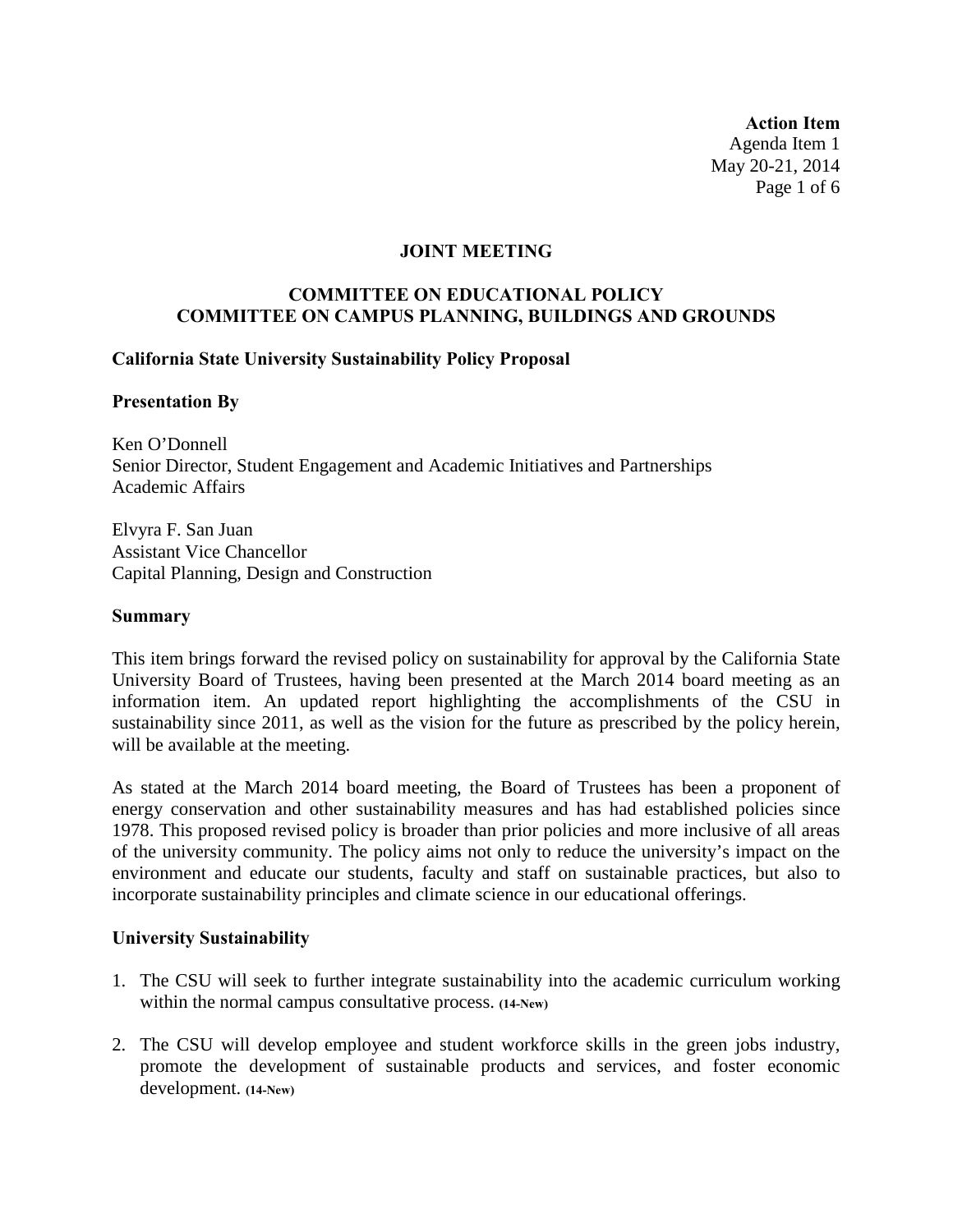Ed. Pol./CPB&G Agenda Item 1 May 20-21, 2014 Page 2 of 6

- 3. The CSU will pursue sustainable practices in all areas of the university, including:
	- a. business operations such as procurement; information technology; student services; food services; facilities operations; design and construction; and
	- b. self-funded entities such as student housing, student unions, parking, children's centers, and auxiliary operations. **(14-New)**
- 4. Each CSU is encouraged to designate a sustainability officer responsible for carrying out and/or coordinating campus sustainability program efforts. **(14-New)**

# **Climate Action Plan**

- 1. The CSU will strive to reduce systemwide facility greenhouse gas (GHG) emissions to 1990 levels, or below, by 2020 consistent with AB 32, California's Global Warming Solutions Act of 2006 (HSC §38550). Emissions will include both state and auxiliary organization purchases of electricity and natural gas; fleet, marine vessel usage; and other emissions the university or self-support entity has direct control over. The Chancellor's Office staff will provide the baseline 1990 facility emission levels (for purchased electricity and natural gas) for the campuses that existed at that time and assist campuses added to the CSU after 1990 to determine their appropriate baseline. **(14-New)**
- 2. The CSU will strive to reduce facility GHG emissions to 80 percent below 1990 levels by 2040. Campus tracking and reporting of their GHG inventory will be grounded in the American College and University President's Climate Commitment guidelines or equivalent, with consideration to campus requested improvements. Metrics will include GHG emissions per FTE. **(14-New)**
- 3. The CSU will encourage and promote the use of alternative transportation and/or alternative fuels to reduce GHG emissions related to university associated transportation, including commuter and business travel. **(14-New)**

# **Energy Independence and Procurement**

- 1. The CSU shall pursue energy procurement and production to reduce energy capacity requirements from fossil fuels, and promote energy independence using available economically feasible technology for on-site and/or renewable generation. The CSU shall endeavor to increase its self-generated energy capacity from 44 to 80 megawatts (MW) by 2020. **(05-New; 14-Revise)**
- 2. The CSU will endeavor to exceed the State of California and California Public Utilities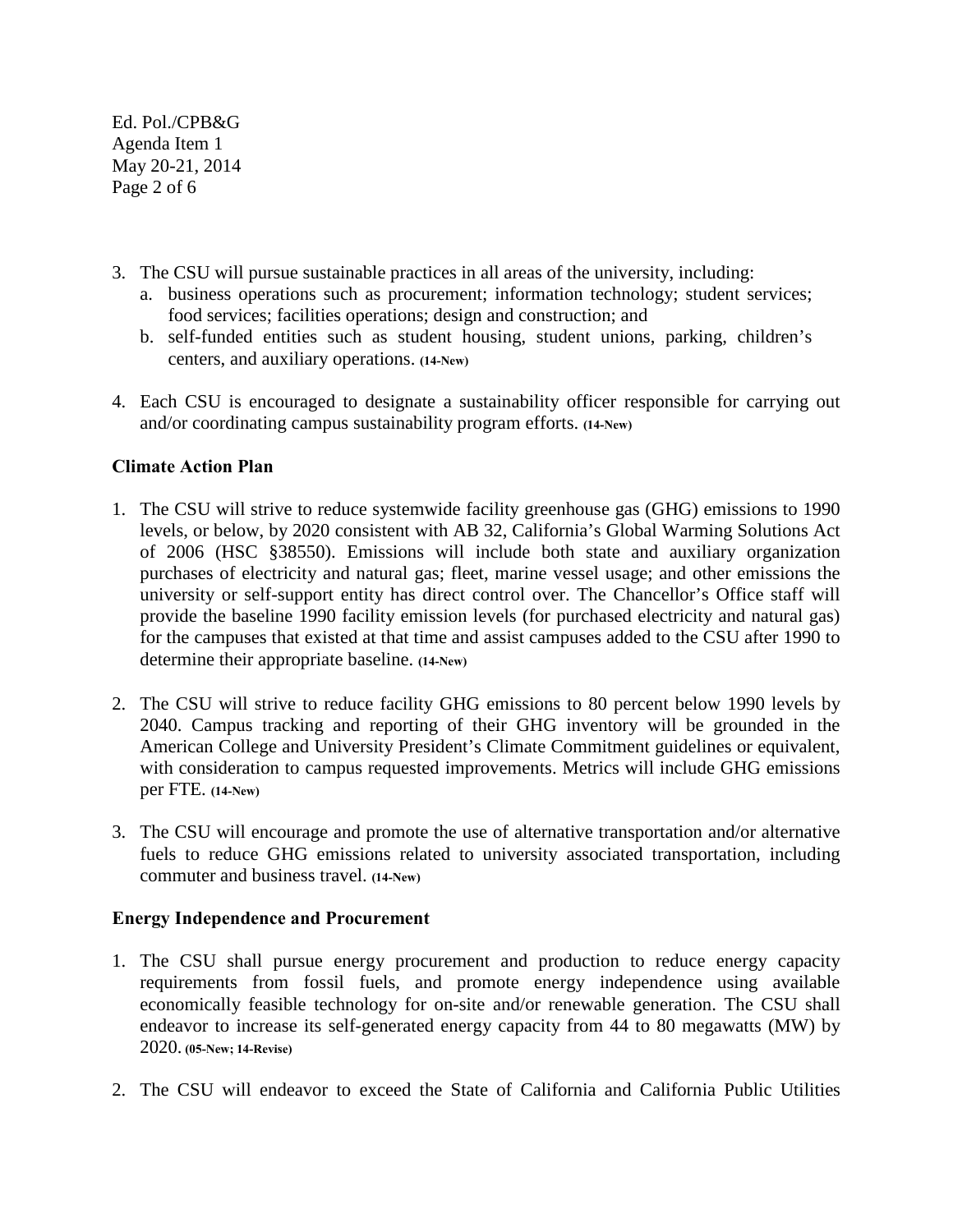Ed. Pol./CPB&G Agenda Item 1 May 20-21, 2014 Page 3 of 6

Commission Renewable Portfolio Standard (RPS) sooner than the established goal of procuring 33 percent of its electricity needs from renewable sources by 2020. **(05-New; 14-Revise)**

## **Energy Conservation and Utility Management**

- 1. All CSU buildings and facilities, regardless of the source of funding for their operation, will be operated in the most energy efficient manner without endangering public health and safety and without diminishing the quality of education and the academic program. **(78-Adopt; 88-Revise; 01-No Change; 04-No Change; 14-Revise)**
- 2. All CSU campuses will continue to identify energy efficiency improvement measures to the greatest extent possible, undertake steps to seek funding for their implementation and, upon securing available funds, expeditiously implement the measures. **(78-Adopt; 88-Revise; 01-No Change; 04-No Change; 14-Revise)**
- 3. The CSU will cooperate with federal, state, and local governments and other appropriate organizations in accomplishing energy conservation and utilities management objectives throughout the state; and inform students, faculty, staff and the general public of the need for and methods of energy conservation and utilities management. **(78-Adopt; 88-Revise; 01-No Change, 04- No Change; 14-No Change)**
- 4. Each CSU campus will designate an energy/utilities manager with the responsibility and the authority for carrying out energy conservation and utilities management programs. The Chancellor's Office will have the responsibility to coordinate the individual campus programs into a systemwide program. **(78-Adopt; 88-Revise; 01-No Change; 04-No Change; 14-No Change)**
- 5. The CSU will monitor monthly energy and utility usage on all campuses and the Chancellor's Office, and will prepare a systemwide annual report on energy utilization and greenhouse gas emissions. The Chancellor's Office will maintain a systemwide energy database in which monthly campus data will be compiled to produce systemwide energy reporting. Campuses will provide the Chancellor's Office the necessary energy and utility data, such as electricity and natural gas consumption; water and sewer usage; fuel consumed by fleet vehicles, boats, and ships; waste disposal for the systemwide database in a timely manner. **(78-; 88- Adopt; 01-Revise; 04-No Change; 14-Revise)**
- 6. Each CSU campus is encouraged to develop and maintain a campuswide integrated strategic energy resource plan, which will include tactical recommendations in the areas of new construction, deferred maintenance, facility renewal, energy projects, water conservation, solid waste management, and an energy management plan. This plan will guide the overall energy program at each campus. **(78-Adopt; 88-Revise; 01-Revise; 04-Revise; 14-Revise)**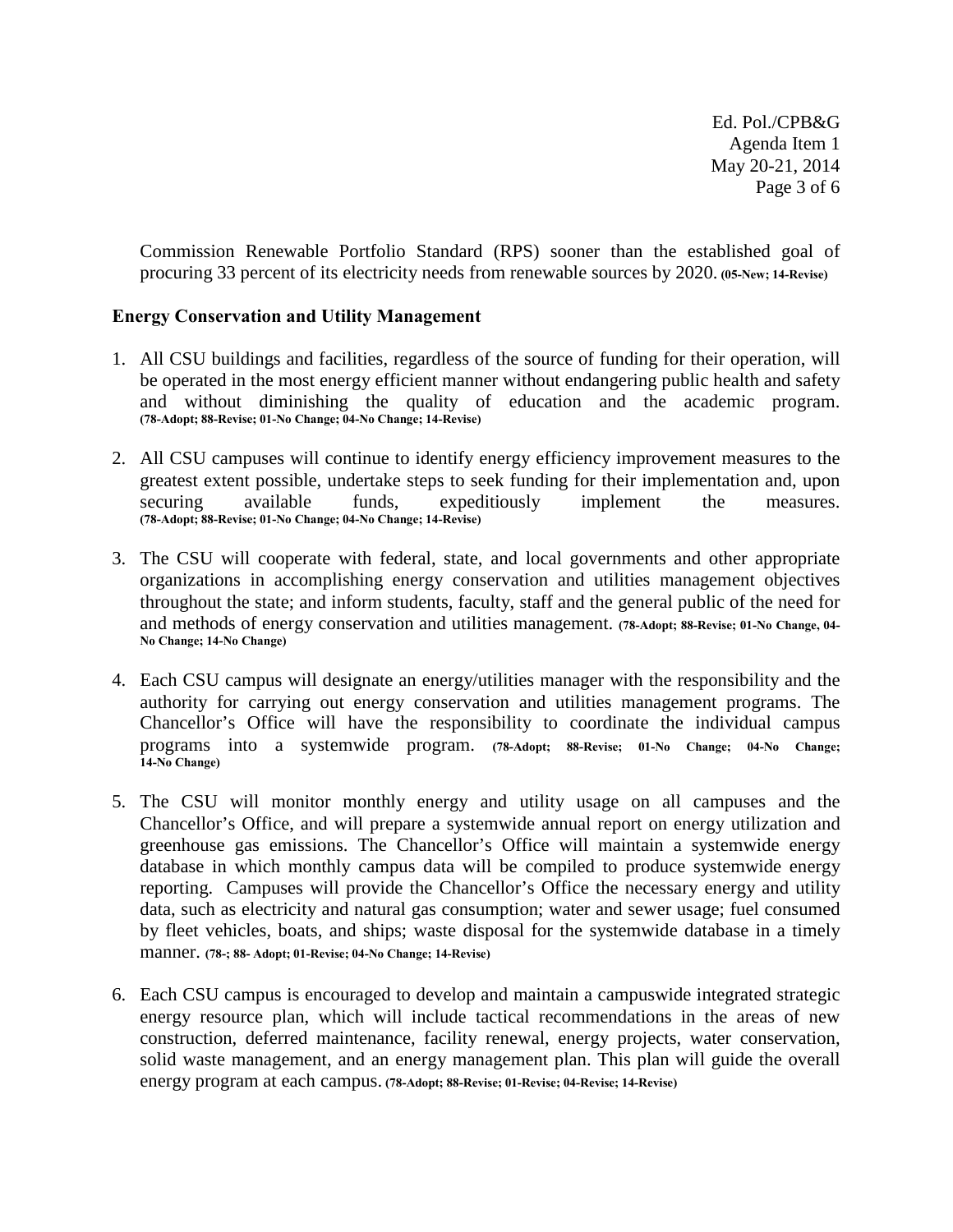Ed. Pol./CPB&G Agenda Item 1 May 20-21, 2014 Page 4 of 6

## **Water Conservation**

1. All CSU campuses will pursue water resource conservation to reduce water consumption by 10 percent by 2016, and 20 percent by 2020 including such steps to develop sustainable landscaping, install controls to optimize irrigation water use, reduce water usage in restrooms and showers, and promote the use of reclaimed/recycled water. In the event of a declaration of drought, the CSU will cooperate with the state, city, and county governments to the greatest extent possible to reduce water use. **(78-; 88-Adopt; 01-No Change; 04-No Change; 14-Revise)** 

## **Waste Management**

- 1. Campuses shall seek to reduce the solid waste disposal rate by 50 percent (PRC § 42921) by 2016, by 80 percent by 2020, and move to zero waste. **(14-New)**
- 2. The CSU will encourage the reduction of hazardous waste to the extent possible while supporting the academic program. **(14-New)**

#### **Sustainable Procurement**

- 1. Campuses will promote use of suppliers and/or vendors who reduce waste, re-purpose recycled material, or support other environmentally friendly practices in the provision of goods or services to the CSU under contract. This may include additional evaluation points in solicitation evaluations for suppliers integrating sustainable practices. **(14-New)**
- 2. To move to zero waste, campus practices should: (1) encourage use of products that minimize the volume of trash sent to landfill or incinerators; (2) participate in the CalRecycle Buy-Recycled program or equivalent; and (3) increase recycled content purchases in all Buy-Recycled program product categories. **(14-New)**
- 3. Campuses shall continue to report on all recycled content product categories, consistent with PCC § 12153-12217 and shall implement improved tracking and reporting procedures for their recycled content purchases. **(14-New)**

## **Sustainable Food Service**

1. All campus food service organizations should track their sustainable food purchases. Such tracking and reporting will be grounded in the Real Food Challenge guidelines, or equivalent, with consideration to campus requested improvements. Campuses shall strive to increase their sustainable food purchases to 20 percent of total food budget by 2020. **(14-New)**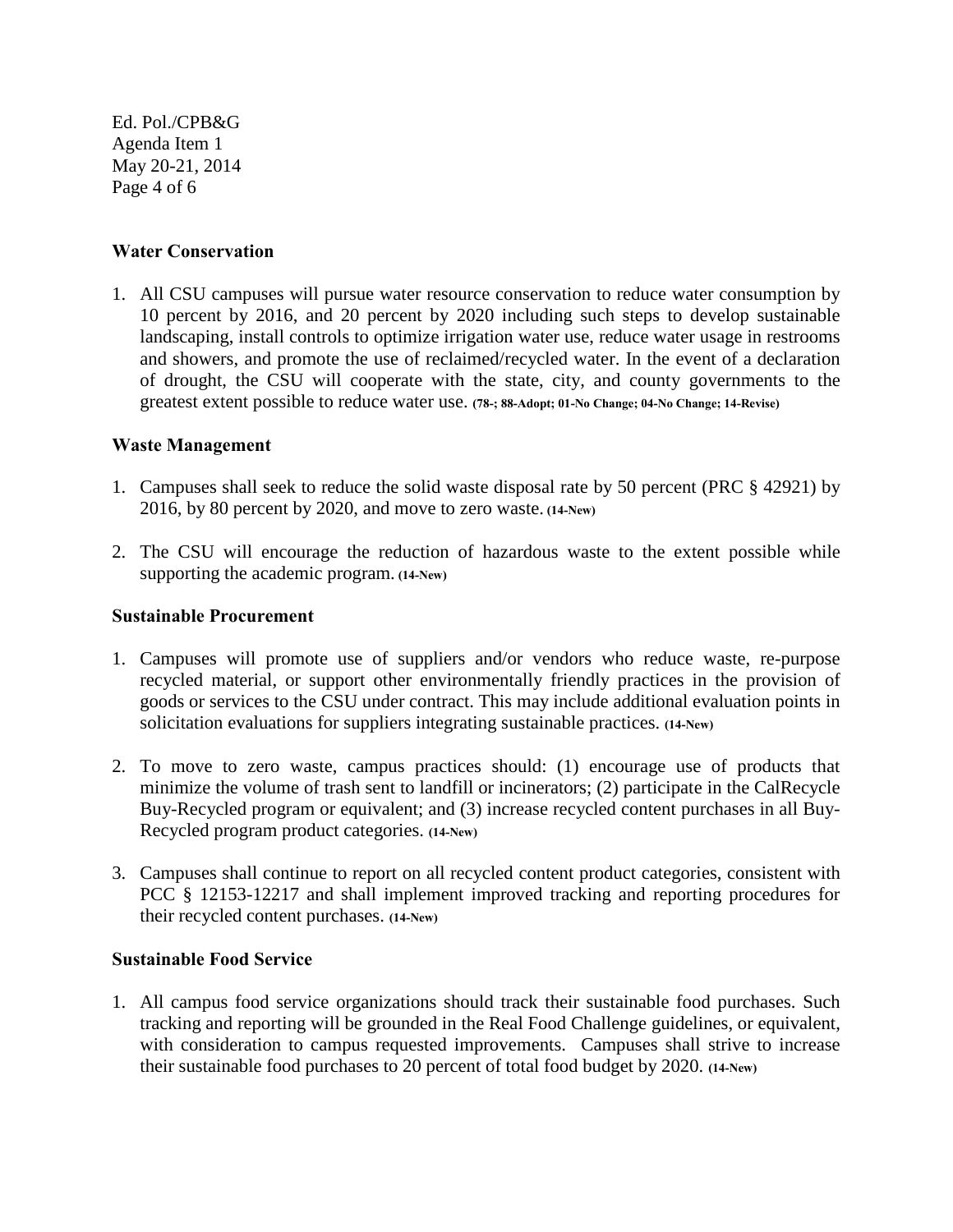Ed. Pol./CPB&G Agenda Item 1 May 20-21, 2014 Page 5 of 6

2. Campuses and food service organizations shall collaborate to provide information and/or training on sustainable food service operations to staff and patrons. **(14-New)**

## **Sustainable Building Practices**

- 1. All future CSU new construction, remodeling, renovation, and repair projects will be designed with consideration of optimum energy utilization, low life cycle operating costs, compliance with all applicable energy codes (enhanced Title 24 energy codes) and regulations. In the areas of specialized construction that are not regulated through the current energy codes, such as historical buildings, museums, and auditoriums, the CSU will ensure that these facilities are designed to consider energy efficiency. Energy efficient and sustainable design features in the project plans and specifications will be considered in balance with the academic program needs of the project within the available project budget. **(78-Adopt; 88-Revise; 01-Revise; 04-Revise; 14-Revise)**
- 2. Capital Planning, Design and Construction in the Chancellor's Office shall monitor building sustainability/energy performance and maintain information on design best practices to support the energy efficiency goals and guidelines of this policy. The sustainability performance shall be based on Leadership in Energy and Environmental Design (LEED) principles with consideration to the physical diversity and microclimates within the CSU. **(05-New; 14-Revise)**
- 3. The CSU shall design and build all new buildings and major renovations to meet or exceed the minimum requirements equivalent to LEED "*Silver*." Each campus shall strive to achieve a higher standard equivalent to LEED "*Gold*" or "*Platinum*" within project budget constraints. Each campus may pursue external certification through the LEED process. **(05-New; 14-Revise)**

## **Physical Plant Management**

- 1. Each campus shall operate and maintain a comprehensive energy management system that will provide centralized reporting and control of the campus energy related activities. **(78-Adopt; 88-Revise; 01-Revise; 04-No Change; 14-Revise)**
- 2. To the extent possible, academic and non-academic programs will be consolidated in a manner to achieve the highest building utilization. **(78-; 88-Adopt; 01-No Change; 04-No Change; 14-Revise)**
- 3. All CSU campuses will implement a utilities chargeback system to recover direct and indirect costs of utilities provided to self-supporting and external organizations pursuant to procedures in the Integrated California State University Administrative Manual (ICSUAM). **(78-; 88-Adopt; 01-No Change; 04-No Change; 14-Revise)**